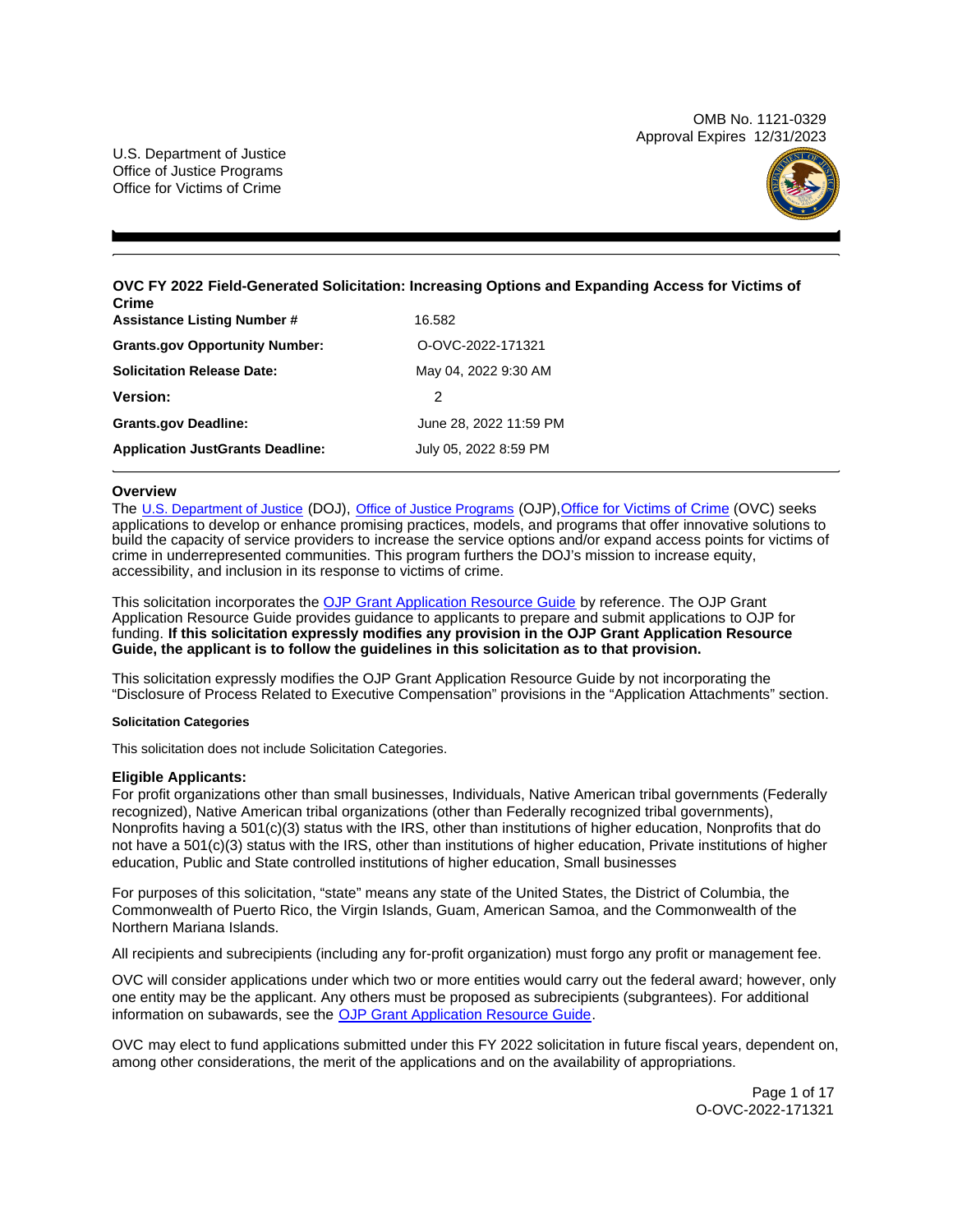# <span id="page-1-0"></span>**Contact Information**

For technical assistance with submitting the Application for Federal Assistance standard form (SF)-424 and a Disclosure of Lobbying Activities form (SF-LLL) in [Grants.gov](https://Grants.gov), contact the [Grants.gov](https://Grants.gov) Customer Support Hotline at 800-518-4726, 606-545-5035, [Grants.gov Customer Support,](https://www.grants.gov/web/grants/support.html) or [support@grants.gov.](mailto:support@grants.gov) The [Grants.gov](https://Grants.gov) Support Hotline operates 24 hours a day, 7 days a week, except on federal holidays.

For technical assistance with submitting the full application in DOJ's Justice Grants System (JustGrants), contact the JustGrants Service Desk at 833-872-5175 or [JustGrants.Support@usdoj.gov.](mailto:JustGrants.Support@usdoj.gov) The JustGrants Service Desk operates 5 a.m. to 9 p.m. eastern time Monday-Friday and 9 a.m. to 5 p.m. Saturday, Sunday, and Federal holidays.

For assistance with any other requirements of this solicitation, contact the OJP Response Center by telephone at 800-851-3420 or TTY: 301-240-6310 (hearing impaired only), or by email at [grants@ncjrs.gov.](mailto:grants@ncjrs.gov) The OJP Response Center hours of operation are 10:00 a.m. to 6:00 p.m., eastern time Monday–Friday, and 10:00 a.m. to 8:00 p.m. on the solicitation closing date.

**Pre-Application Webinar** OVC will conduct one pre-application webinar during which OVC staff will review the solicitation requirements and conduct a question and answer session with interested potential applicants. Participation is optional. When the webinar has been scheduled, the details and registration information will be available at <https://ovc.ojp.gov/funding/funding-webinars>.

## **Submission Information**

Applications will be submitted to DOJ in two steps:

**Step 1:** The applicant must submit by the [Grants.gov](https://Grants.gov) deadline the required Application for Federal Assistance standard form (SF)-424 and a Disclosure of Lobbying Activities (SF-LLL) form when they register in [Grants.gov](https://Grants.gov) at [https://www.grants.gov/web/grants/register.html.](https://www.grants.gov/web/grants/register.html) To register in [Grants.gov](https://Grants.gov), the applicant will need to ensure that its System for Award Management (SAM) registration is current.

**Step 2:** The applicant must then submit the **full application,** including attachments, in JustGrants at [JustGrants.usdoj.gov.](https://justicegrants.usdoj.gov/) To be considered timely, the full application must be submitted in JustGrants by the JustGrants application deadline. OJP encourages applicants to review the "How to Apply" section in the [OJP](https://www.ojp.gov/funding/apply/ojp-grant-application-resource-guide#apply)  [Grant Application Resource Guide](https://www.ojp.gov/funding/apply/ojp-grant-application-resource-guide#apply) and the [JustGrants website](https://justicegrants.usdoj.gov/news) for more information, resources, and training.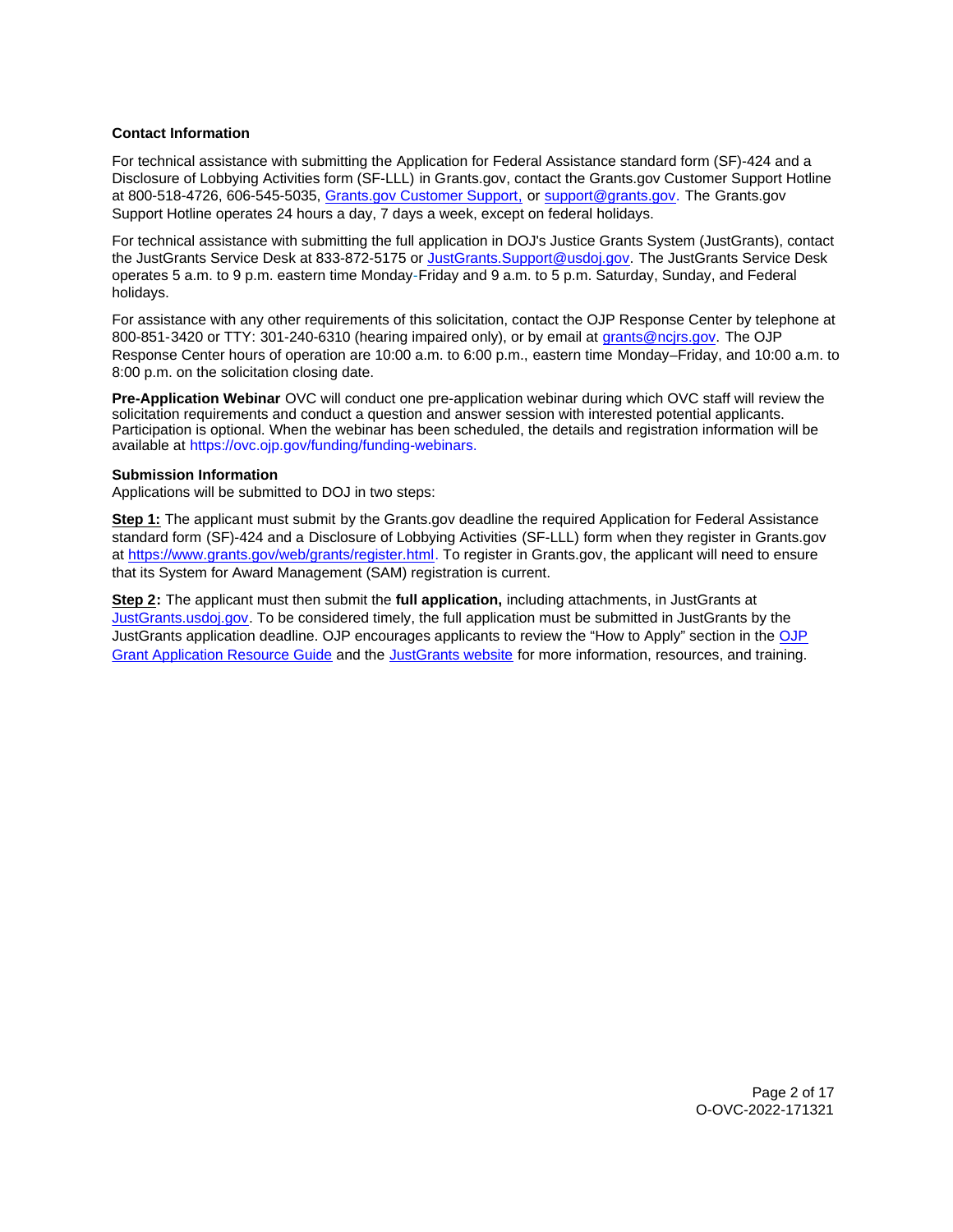# **Contents**

| Contact Information                                                                     | 2               |
|-----------------------------------------------------------------------------------------|-----------------|
| <b>Program Description</b>                                                              | 5               |
| Overview                                                                                | 5               |
| <b>Statutory Authority</b>                                                              | 5               |
| Specific Information                                                                    | 5               |
| Goals, Objectives, Deliverables, and Timeline                                           | 5               |
| Evidence-Based Programs or Practices                                                    | 6               |
| Information Regarding Potential Evaluation of Programs and Activities                   | 6               |
| <b>OJP Priority Areas</b>                                                               | 6               |
| <b>Federal Award Information</b>                                                        | 7               |
| Awards, Amounts and Durations                                                           | 7               |
| <b>Continuation Funding Intent</b>                                                      | $\overline{7}$  |
| Availability of Funds                                                                   | $\overline{7}$  |
| <b>Types of Awards</b>                                                                  | $\overline{7}$  |
| Financial Management and System of Internal Controls                                    | $\overline{7}$  |
| <b>Budget Information</b>                                                               | 8               |
| Cost Sharing or Matching Requirement                                                    | 8               |
| Pre-agreement Costs (also known as Pre-award Costs)                                     | 8               |
| Limitation on Use of Award Funds for Employee Compensation: Waiver                      | 8               |
| Prior Approval, Planning, and Reporting of Conference/Meeting/Training Costs            | 8               |
| Costs Associated with Language Assistance (if applicable)                               | 8               |
| <b>Eligibility Information</b>                                                          | 8               |
| Application and Submission Information                                                  | 8               |
| Information to Complete the Application for Federal Assistance (SF-424)                 | 8               |
| Standard Applicant Information (JustGrants 424 and General Agency Information)          | 9               |
| Proposal Abstract                                                                       | 9               |
| <b>Proposal Narrative</b>                                                               | 9               |
| Goals, Objectives, Deliverables, and Timeline                                           | 10              |
| <b>Budget and Associated Documentation</b>                                              | 10              |
| Budget Worksheet and Budget Narrative (Web-based Form)                                  | 10              |
| Indirect Cost Rate Agreement (if applicable)                                            | 11              |
| <b>Employee Compensation Waiver</b>                                                     | 11              |
| Financial Management Questionnaire (including applicant disclosure of high-risk status) | 11              |
| Disclosure of Process Related to Executive Compensation                                 | 11              |
| <b>Additional Application Components</b>                                                | 11              |
| <b>Tribal Authorizing Resolution</b>                                                    | 11              |
| Research and Evaluation Independence and Integrity Statement                            | 11              |
| Disclosures and Assurances                                                              | 11              |
| Disclosure of Lobbying Activities                                                       | 11              |
| <b>DOJ Certified Standard Assurances</b>                                                | 12 <sup>2</sup> |
| Applicant Disclosure of Duplication in Cost Items                                       | 12              |
| DOJ Certifications Regarding Lobbying; Debarment, Suspension and Other Responsibility   |                 |
| Matters; and Drug-Free Workplace Requirements                                           | 12              |
| Applicant Disclosure and Justification - DOJ High Risk Grantees (if applicable)         | 12 <sup>2</sup> |
| How to Apply                                                                            | 12 <sup>2</sup> |
| Submission Dates and Time                                                               | 12              |
| Application Review Information                                                          | 13              |
|                                                                                         | Dao 3 of 1      |

Page 3 of 17 O-OVC-2022-171321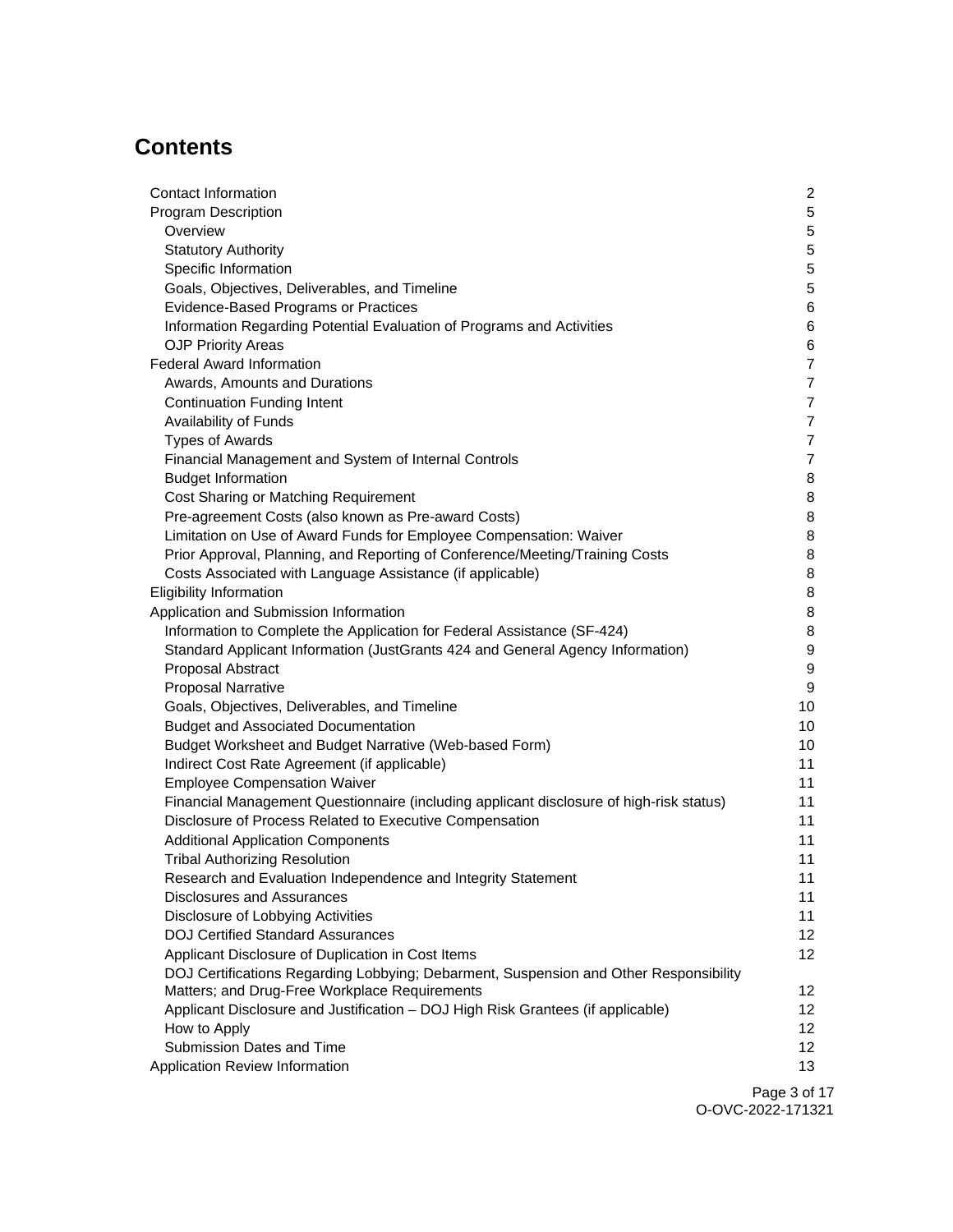| <b>Review Criteria</b>                                                  | 13 |
|-------------------------------------------------------------------------|----|
| <b>Review Process</b>                                                   | 13 |
| <b>Federal Award Administration Information</b>                         | 14 |
| <b>Federal Award Notices</b>                                            | 14 |
| Administrative, National Policy, and Other Legal Requirements           | 14 |
| Information Technology (IT) Security Clauses                            | 14 |
| General Information about Post-Federal Award Reporting Requirements     | 14 |
| Federal Awarding Agency Contact(s)                                      | 15 |
| Other Information                                                       | 15 |
| Freedom of Information and Privacy Act (5 U.S.C. 552 and 5 U.S.C. 552a) | 15 |
| Provide Feedback to OJP                                                 | 15 |
| <b>Performance Measures</b>                                             | 15 |
| <b>Application Checklist</b>                                            | 15 |
|                                                                         |    |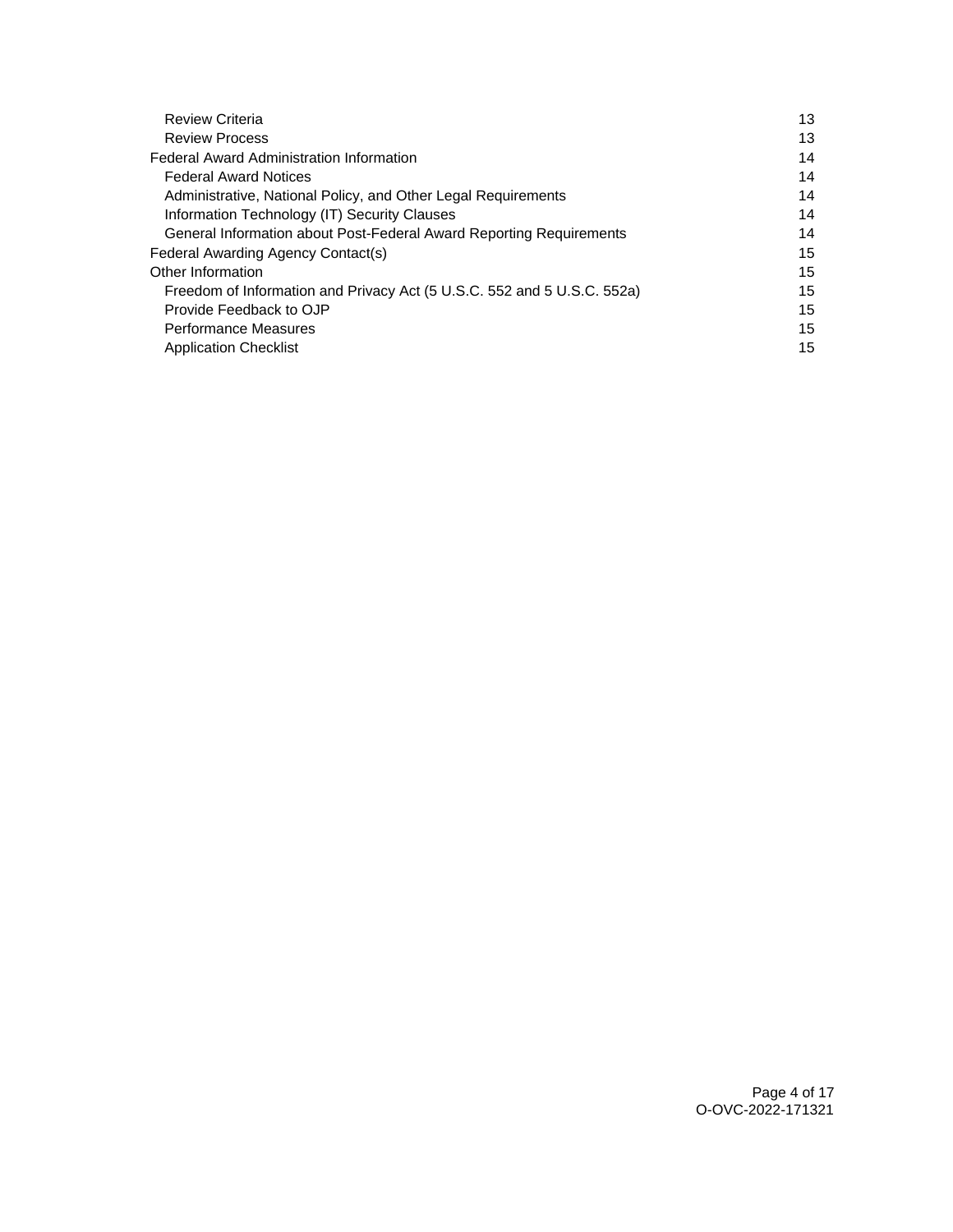# <span id="page-4-0"></span>**Program Description**

## **Overview**

OJP is committed to advancing work that promotes civil rights and racial equity, increases access to justice, supports crime victims and individuals impacted by the justice system, strengthens community safety and protects the public from crime and evolving threats and builds trust between law enforcement and the community.

In FY 2022, OVC will prioritize applications that document how the proposed project will address the needs of underserved victims, thereby improving access to justice. This program supports activities proposed by the field related to expanding accessibility and increasing service options for victims of crime who are underserved or who are part of an underserved community.

## **Statutory Authority**

This program is authorized under 34 U.S.C. § 20103 (c)(1)(A), which provides that the OVC Director shall make grants for "victim services, demonstration projects, program evaluation, compliance efforts, and training and technical assistance services to eligible crime victim assistance programs."

### **Specific Information**

The overarching goal of this program is to generate proposals that reflect the authentic needs and challenges of the victim services field in responding to the current realities of crime victimization in the United States and its territories. This solicitation provides a vehicle for funding innovative approaches that do not easily fit within the criteria of other OVC solicitations.

There are no limitations on which victim-related topics the applicant may address; however, the proposal must clearly demonstrate a strong need for what is proposed, using relevant data and research. Innovative approaches can focus on issues that have long vexed the victim services field, or on the identification of new gaps in services or new approaches to addressing existing gaps. OVC is particularly interested in field-generated proposals that will increase the service options available or expand access to underheard and underrepresented victims of crime. Areas of particular interest to OVC include:

- Service interventions that address victims of crime who are often overlooked when it comes to specialized services, e.g., victims of robbery, assault, carjacking, or burglary.
- Innovative approaches to providing culturally relevant and culturally specific services.
- Subaward programs that aim to fund smaller community-based programs that specialize in culturally specific services.
- Demonstration programs that test approaches to increasing service options or expanding access borrowed from other disciplines, such as public health, psychology, social work, forensic science, or others.
- Training or technical assistance models that can potentially reach unprecedented numbers of service providers.
- Innovative methods of information delivery and notification services for victims of crime.
- Co-response approaches that partner service providers and public safety personnel in response to particular crimes, disturbances, or calls for service.

Each application must include a research partner who, working with the applicant organization, can ensure that the project goals are measurable, prepare the project for a process evaluation, and determine appropriate performance measures. The research partner will prepare a final report that documents the development strategy, the implementation process, and the results of the program.

Eligible applicants must demonstrate knowledge and understanding of crime victimization and have the capacity and experience to implement the proposed project activities, including the expertise necessary to address identified challenges related to equity and underserved communities. Applicants may include partner organizations as subgrantees to bolster the level of experience and expertise necessary to carry out the project.

## **Goals, Objectives, Deliverables, and Timeline**

This solicitation requires that applicants identify and address challenges or gaps in victim service provision and access, and propose to remedy these challenges and gaps through innovative, cost-effective, and pragmatic solutions.

> Page 5 of 17 O-OVC-2022-171321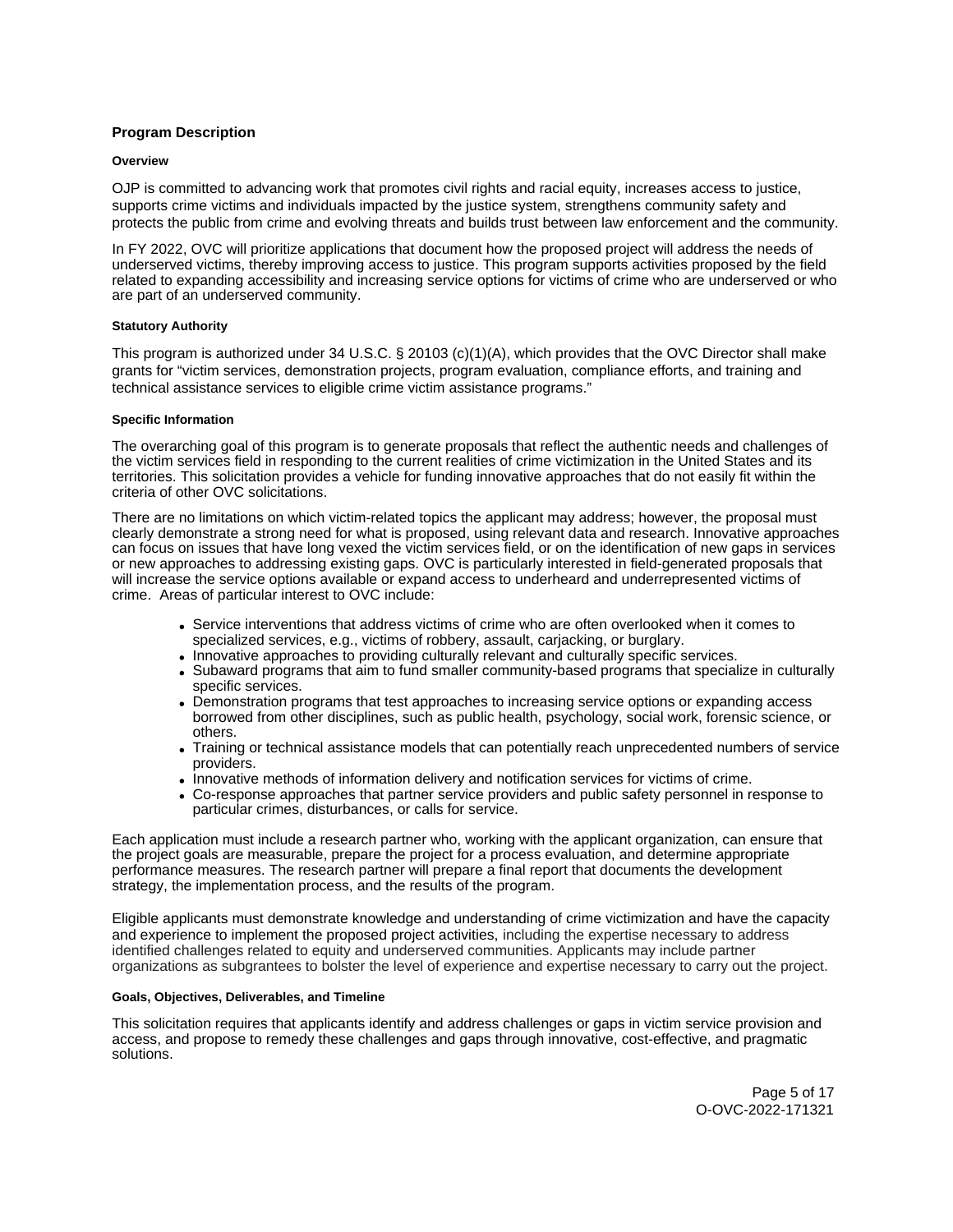<span id="page-5-0"></span>The successful applicants will include plans to:

- 1. Conduct a wide-ranging survey or needs assessment, unless the proposal includes supporting data and research to demonstrate the need to be addressed.
- 2. Perform a review of all existing services or programs for the problem intended to be addressed.
- 3. Enter into a subrecipient agreement with an entity, or a consultant, to provide evaluation support.
- 4. Appoint an advisory group—which includes persons with lived experience in the victimization or communities addressed by the project—to review and comment on all program materials to be developed.
- 5. Create a program, practice, or tool that will be implemented during the timeframe of the award.
- 6. Submit a final report that documents the development strategy, implementation process, and the impact/results/outcome of the project.

The Goals, Objectives, and Deliverables are directly related to the performance measures that show the completed work's results, as discussed in the "Application and Submission Information" section.

## **Evidence-Based Programs or Practices**

OJP strongly encourages the use of data and evidence in policymaking and program development for criminal justice, juvenile justice, and crime victim services. For additional information and resources on evidence-based programs or practices, see the [OJP Grant Application Resource Guide.](https://www.ojp.gov/funding/apply/ojp-grant-application-resource-guide#evidence-based)

#### **Information Regarding Potential Evaluation of Programs and Activities**

OJP may conduct or support an evaluation of the programs and activities funded under this solicitation. For additional information, see the [OJP Grant Application Resource Guide](https://www.ojp.gov/funding/apply/ojp-grant-application-resource-guide#potential-evaluation) section entitled "Information Regarding Potential Evaluation of Programs and Activities."

## **OJP Priority Areas**

The Department of Justice is committed to advancing work that promotes civil rights and racial equity, increases access to justice, supports crime victims and individuals impacted by the justice system, strengthens community safety and protects the public from crime and evolving threats, and builds trust between law enforcement and the community.

1. Priority Considerations Supporting Executive Order 13985, Advancing Racial Equity and Support for Underserved Communities Through the Federal Government

Consistent with this Executive Order, the term "underserved community" refers to a population sharing a particular characteristic, as well as a geographic community, that has been systematically denied a full opportunity to participate in aspects of economic, social, and civic life or whose members have been historically underserved, marginalized, and adversely affected by inequality. Such communities include, among others, Black people, Hispanics and Latino/a/e people, Native American and other Indigenous peoples of North America (including Alaska Natives, Eskimos, and Aleuts), Asian Americans, Native Hawaiians, and Pacific Islanders.

In support of Executive Order 13985, OJP will:

A. Give priority consideration to applications that include project(s) that will promote racial equity and the removal of barriers to access and opportunity for communities that have been historically underserved, marginalized, and adversely affected by inequality, when making award decisions.

To receive this consideration, the applicant must describe how the proposed project(s) will address potential inequities and barriers to equal opportunity, and/or contribute to greater access to services for underserved and historically marginalized populations.

B. Give priority consideration to applicants that can demonstrate that their capabilities and competencies for implementing their proposed project(s) are enhanced because the applicant (or at least one proposed subrecipient that will receive at least 30% of the requested award funding, as demonstrated in the Budget Worksheet and Budget Narrative) identifies as a culturally specific organization. To receive this additional priority consideration, applicants must describe how being a culturally specific organization (or funding the culturally specific subrecipient organization(s)) will enhance their ability to implement the proposed project(s) and should also specify which culturally specific populations are intended or expected to be served or to have their needs

> Page 6 of 17 O-OVC-2022-171321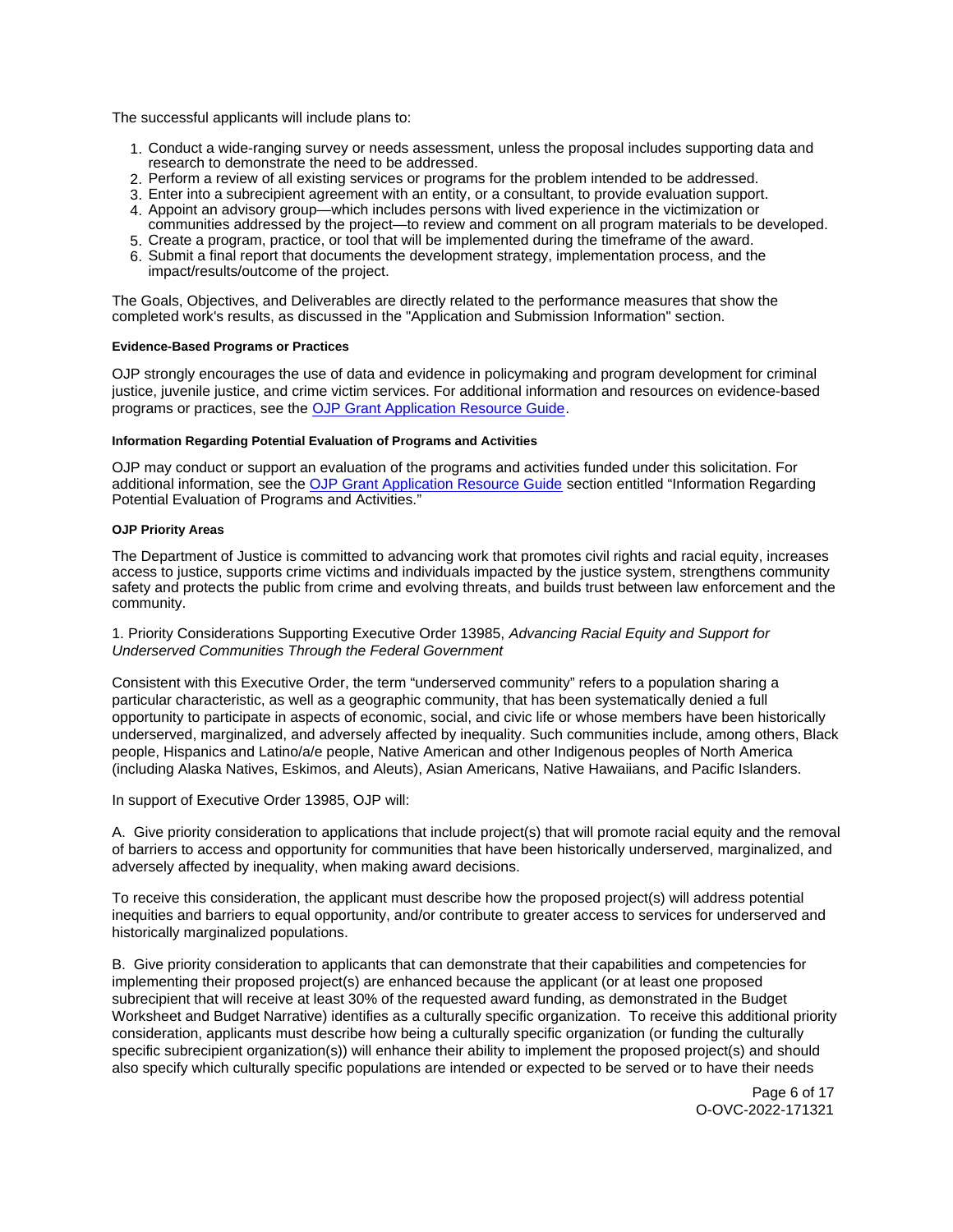<span id="page-6-0"></span>addressed under the proposed project(s).

Culturally specific organizations are defined for purposes of this solicitation as private nonprofit or tribal organizations whose primary purpose as a whole is to provide culturally specific services to, among others, Black people, Hispanics and Latino/a/e people, Native American and other Indigenous peoples of North America (including Alaska Natives, Eskimos, and Aleuts), Asian Americans, Native Hawaiians, and/or Pacific Islanders.

Note: Addressing these priority areas is one of many factors that OJP considers in making funding decisions. Receiving priority consideration for one or more priority areas is not a guarantee of an award.

# **Federal Award Information**

## **Solicitation Categories**

This solicitation does not include Solicitation Categories.

**Awards, Amounts and Durations** 

**Anticipated Number of Awards Anticipated Maximum Dollar Amount of Awards**  3 \$750,000.00

**Period of Performance Start Date Period of Performance Duration (Months)**  10/1/22 12:00 AM 36

**Anticipated Total Amount to be Awarded Under Solicitation**  \$2,250,000.00

## **Additional Information**

The maximum dollar amount for each award is up to \$750,000.

### **Continuation Funding Intent**

OVC may, in certain cases, provide additional funding in future years to awards made under this solicitation through continuation awards. OJP will consider, among other factors, OJP's strategic priorities, a recipient's overall management of the award, and the award-funded work's progress, when making continuation award decisions.

### **Availability of Funds**

This solicitation, and awards (if any are made) under this solicitation, are subject to the availability of appropriated funds and to any modifications or additional requirements that may be imposed by the agency or by law. In addition, nothing in this solicitation is intended to, and does not, create any right or benefit, substantive or procedural, enforceable at law or in equity by any party against the United States, its departments, agencies, or entities, its officers, employees, or agents, or any other person.

## **Types of Awards**

OVC expects to make awards under this solicitation as cooperative agreements, which provide for OJP to have substantial involvement in carrying out award activities. See the "Administrative, National Policy, and Other Legal Requirements" section of the [OJP Grant Application Resource Guide](https://www.ojp.gov/funding/apply/ojp-grant-application-resource-guide#administrative) for additional information.

## **Financial Management and System of Internal Controls**

Award recipients and subrecipients (including recipients or subrecipients that are pass-through entities) must, as described in the Part 200 Uniform Requirements as set out at 2 C.F.R. 200.303, comply with standards for

> Page 7 of 17 O-OVC-2022-171321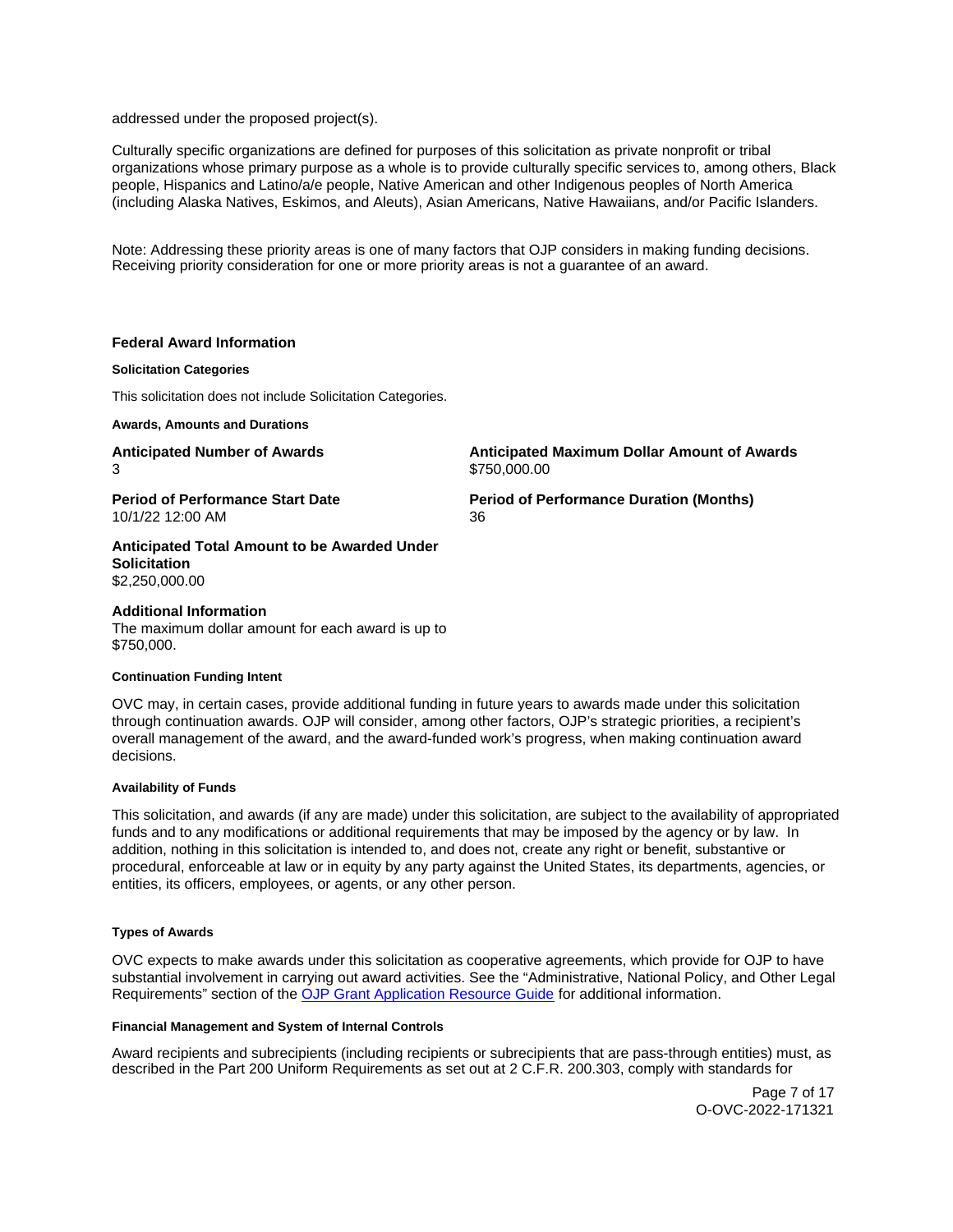<span id="page-7-0"></span>financial and program management. See the [OJP Grant Application Resource Guide](https://www.ojp.gov/funding/apply/ojp-grant-application-resource-guide#fm-internal-controls) for additional information.

## **Budget Information**

See below.

## **Cost Sharing or Matching Requirement**

This solicitation does not require a match.

## **Pre-agreement Costs (also known as Pre-award Costs)**

See the [OJP Grant Application Resource Guide](https://www.ojp.gov/funding/apply/ojp-grant-application-resource-guide#pre-agreement-costs) information on Pre-agreement Costs (also known as Pre-award Costs).

## **Limitation on Use of Award Funds for Employee Compensation: Waiver**

See the [OJP Grant Application Resource Guide](https://www.ojp.gov/funding/apply/ojp-grant-application-resource-guide#limitation-use-award) information on the Limitation on Use of Award Funds for Employee Compensation; Waiver.

#### **Prior Approval, Planning, and Reporting of Conference/Meeting/Training Costs**

See the [OJP Grant Application Resource Guide](https://www.ojp.gov/funding/apply/ojp-grant-application-resource-guide#prior-approval) for information on Prior Approval, Planning, and Reporting of Conference/Meeting/Training Costs.

### **Costs Associated with Language Assistance (if applicable)**

See the [OJP Grant Application Resource Guide](https://www.ojp.gov/funding/apply/ojp-grant-application-resource-guide#costs-associated) for information on Costs Associated with Language Assistance.

## **Eligibility Information**

To advance Executive Order 13929 Safe Policing for Safe Communities, the Attorney General determined that all state, local, and university or college law enforcement agencies must be certified by an approved independent credentialing body or have started the certification process to be eligible for FY 2022 DOJ discretionary grant funding. To become certified, the law enforcement agency must meet two mandatory conditions: (1) the agency's use-of-force policies adhere to all applicable federal, state, and local laws and (2) the agency's use-offorce policies prohibit chokeholds except in situations where use of deadly force is allowed by law. The certification requirement also applies to law enforcement agencies receiving DOJ discretionary grant funding through a subaward. For detailed information on this certification requirement, please visit [https://cops.usdoj.gov/SafePolicingEO](https://cops.usdoj.gov/SafePolicingEO%20) to access the Standards for Certification on Safe Policing for Safe Communities, the Implementation Fact Sheet, and the List of Designated Independent Credentialing Bodies.

For eligibility information, see the solicitation cover page.

For information on cost sharing or match requirements, see the "Federal Award Information" section.

### **Application and Submission Information**

The following application elements **must** be included in the application to meet the basic minimum requirements to advance to peer review and receive consideration for funding:

- Proposal Abstract
- Proposal Narrative
- Budget Worksheet and Budget Narrative (Web-based Form) (The web-based form includes the budget details and the budget narrative.)

See the "Application Elements and Formatting Instructions" section of the [OJP Grant Application Resource Guide](https://www.ojp.gov/funding/apply/ojp-grant-application-resource-guide#application-elements)  for information on what happens to an application that does not contain all the specified elements or is nonresponsive to the scope of the solicitation.

#### **Information to Complete the Application for Federal Assistance (SF-424)**

Page 8 of 17 O-OVC-2022-171321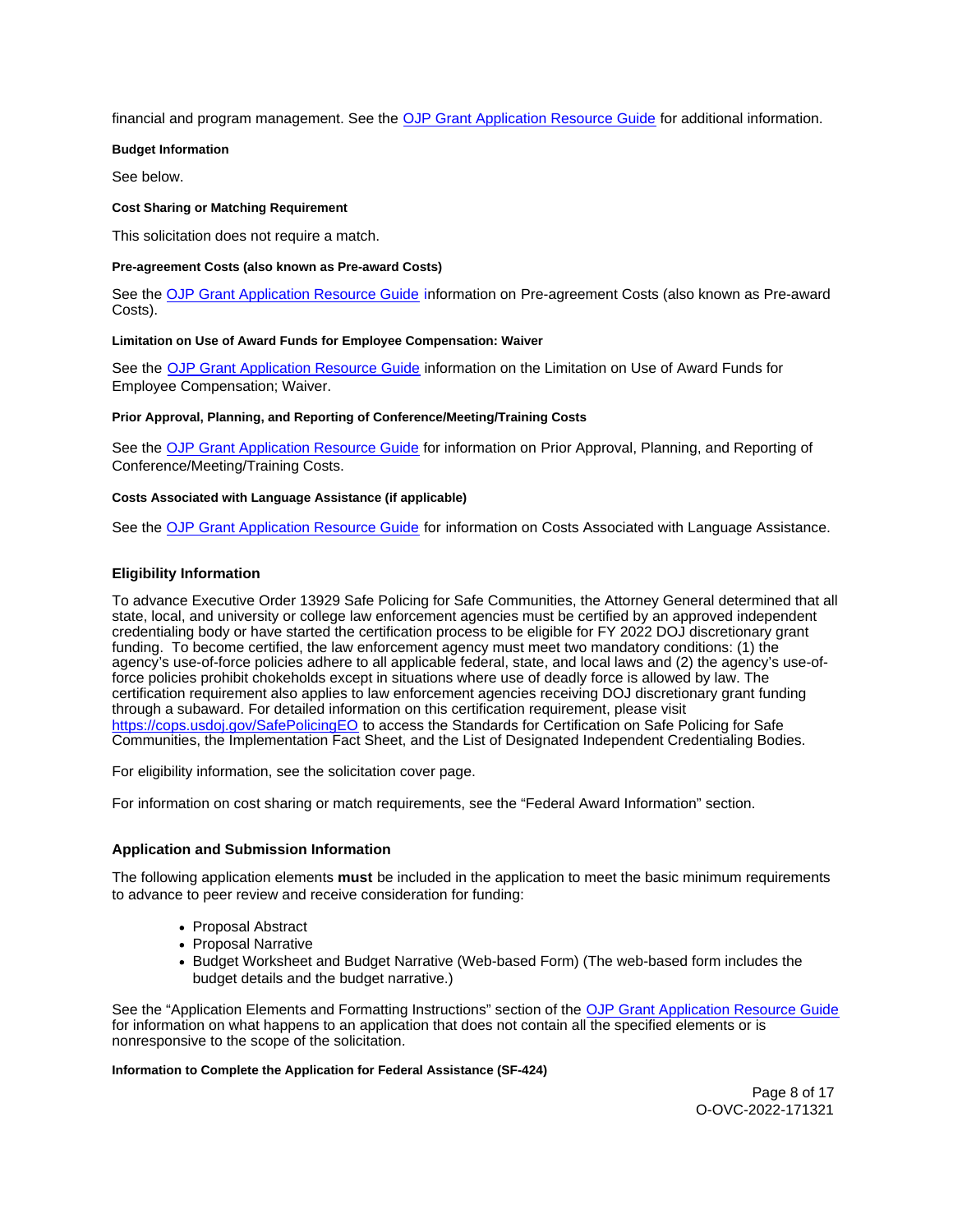<span id="page-8-0"></span>The SF-424 must be submitted in [Grants.gov](https://Grants.gov). The SF-424 is a required standard form used as a cover sheet for submission of pre-applications, applications, and related information. See the OJP Grant Application Resource [Guide](https://www.ojp.gov/funding/apply/ojp-grant-application-resource-guide#complete-application) for additional information on completing the SF-424.

In Section 8F. of the SF-424, please include the name and contact information of the individual **who will complete the application in JustGrants**. JustGrants will use this information (email address) to assign the application to this user in JustGrants.

**Intergovernmental Review:** This solicitation ("funding opportunity") **is not** subject to [Executive Order 12372.](https://www.archives.gov/federal-register/codification/executive-order/12372.html) (In completing the SF-424, an applicant is to answer question 19 by selecting the response that the "Program is not covered by E.O. 12372.")

#### **Standard Applicant Information (JustGrants 424 and General Agency Information)**

The Standard Applicant Information section of the JustGrants application is pre-populated with the SF-424 data submitted in [Grants.gov.](https://Grants.gov) The applicant will need to review the Standard Applicant Information in JustGrants and make edits as needed. Within this section, the applicant will need to: add zip codes for areas affected by the project; confirm its Authorized Representative; and verify and confirm the organization's unique entity identifier, legal name, and address.

#### **Proposal Abstract**

A proposal abstract (no more than 400 words) summarizing the proposed project, including the purpose of the project, primary activities, expected outcomes, the service area, intended beneficiaries and subrecipients (if known), will be completed in the JustGrants web-based form. This abstract should be written in the third person and will be made publicly available on the OJP website if the project is awarded. If you are requesting priority consideration, please indicate the priority area (A and/or B) you are applying under.

#### **Proposal Narrative**

The proposal narrative should be submitted as an attachment in JustGrants. The attached document should be double-spaced, using a standard 12-point font; have no less than 1-inch margins; and should not exceed 20 pages. Pages should be numbered and submitted as an attachment. If the proposal narrative fails to comply with these length restrictions, OVC may consider such noncompliance in peer review and in final award decision.

The following sections must be included as part of the proposal narrative:

a. Statement of the Problem or Description of the Issue

This section must:

- I. Describe the problem to be addressed.
- II. Describe the communities to be served.
- III. Describe current gaps in service options and access to services for any and all forms of crime victimization.
- IV. Identify (if any) relevant underheard/underserved communities in the proposed geographic area (e.g., community data, Census data, client data), and/or data or evidence to support the proposed project.
- a. Project Design and Implementation

The application must provide a clear link between the proposed activities and the need identified in the "Statement of the Problem" section above. This section must:

- I. Describe, in detail, specific activities necessary for accomplishing each goal and objective of the proposed project. Include a timeline that identifies a timeframe for all the tasks and activities to be completed.
- II. Identity which underserved communities (if any) will be targeted through the proposed project.
- III. Describe the eligibility and process to select subrecipients under the award, if applicable.
- IV. Describe how the applicant will work with key partners, stakeholders, and victim service organizations that will assist in the implementation of the proposed program.

Page 9 of 17 O-OVC-2022-171321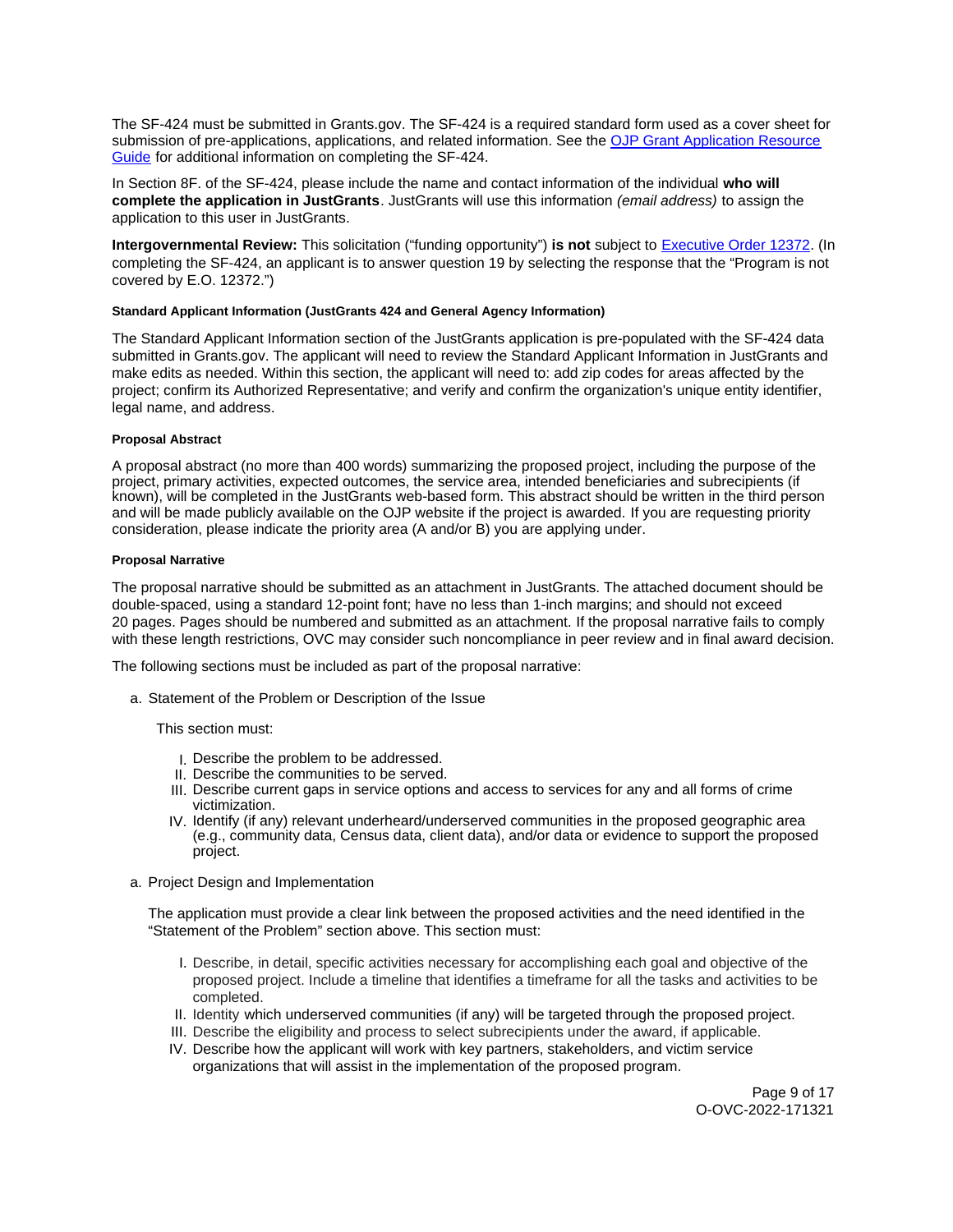- <span id="page-9-0"></span>V. If the applicant is seeking priority consideration for Priority 1(A), it should address in this section how the proposed project(s) will promote racial equity and/or the removal of barriers to access and opportunity, and/or contribute to greater access to services, for communities that have been historically underserved, marginalized, and adversely affected by inequality.
- c. Capabilities and Competencies

Applicants must describe their experience with managing federal grants that support services to crime victims, and how the organizations and individuals identified to implement the proposed program (either project staff or partners) have the capacity and experience to implement project activities, including the expertise necessary to implement projects with the identified underserved communities.

If the applicant is seeking priority consideration under Priority 1(B), it should describe within this section how being a culturally specific organization (or funding a culturally specific subrecipient organization at a minimum of 30% of the project budget) will enhance its ability to implement the proposed project(s) and should also specify which culturally specific populations are intended or expected to be served or have their needs addressed under the proposed project(s).

d. Plan for Collecting the Data Required for this Solicitation's Performance Measures

Describe the process for measuring project performance. Identify who will collect the data, who will be responsible for performance measurements, and how the information will be used to guide and evaluate the impact of the project. Describe the process to accurately report data.

Note: applicants are **not** required to submit performance data with the application. Rather, performance measure information is included as an alert that successful applicants will be required to submit performance data as part of each award's reporting requirements.

Applicants can also visit OJP's performance measurement page at [www.ojp.gov/performance](https://www.ojp.gov/performance) for an overview of performance measurement activities at OJP.

OJP will require each successful applicant to submit regular performance data that show the completed work's results. The performance data directly relate to the goals, objectives, and deliverables identified in the "Goals, Objectives, and Deliverables" discussion.

OVC will require award recipients to submit performance measure data in the Performance Measurement Tool quarterly, along with additional data performance measures designed for this program, and semiannual performance reports in JustGrants. OVC will provide further guidance on the post-award submission process, if selected for award.

A list of resources and trainings can be found at

[https://ovc.ojp.gov/funding/performance-measures/transforming-victim-services.](https://ovc.ojp.gov/funding/performance-measures/transforming-victim-services) Examples of performance measure questions for this project can be found at [https://www.ovc.gov/grants/pdftxt/TVS-questionnaire.pdf.](https://www.ovc.gov/grants/pdftxt/TVS-questionnaire.pdf)

# **Note on Project Evaluations**

An applicant that proposes to use award funds through this solicitation to conduct project evaluations must follow the guidance in the "Note on Project Evaluations" section in the [OJP Grant Application Resource Guide.](https://www.ojp.gov/funding/apply/ojp-grant-application-resource-guide#project-evaluations)

# **Goals, Objectives, Deliverables, and Timeline**

Applicants will submit the program's goals, objectives, deliverables, and timelines in the JustGrants web-based form.

### **Budget and Associated Documentation**

See below.

### **Budget Worksheet and Budget Narrative (Web-based Form)**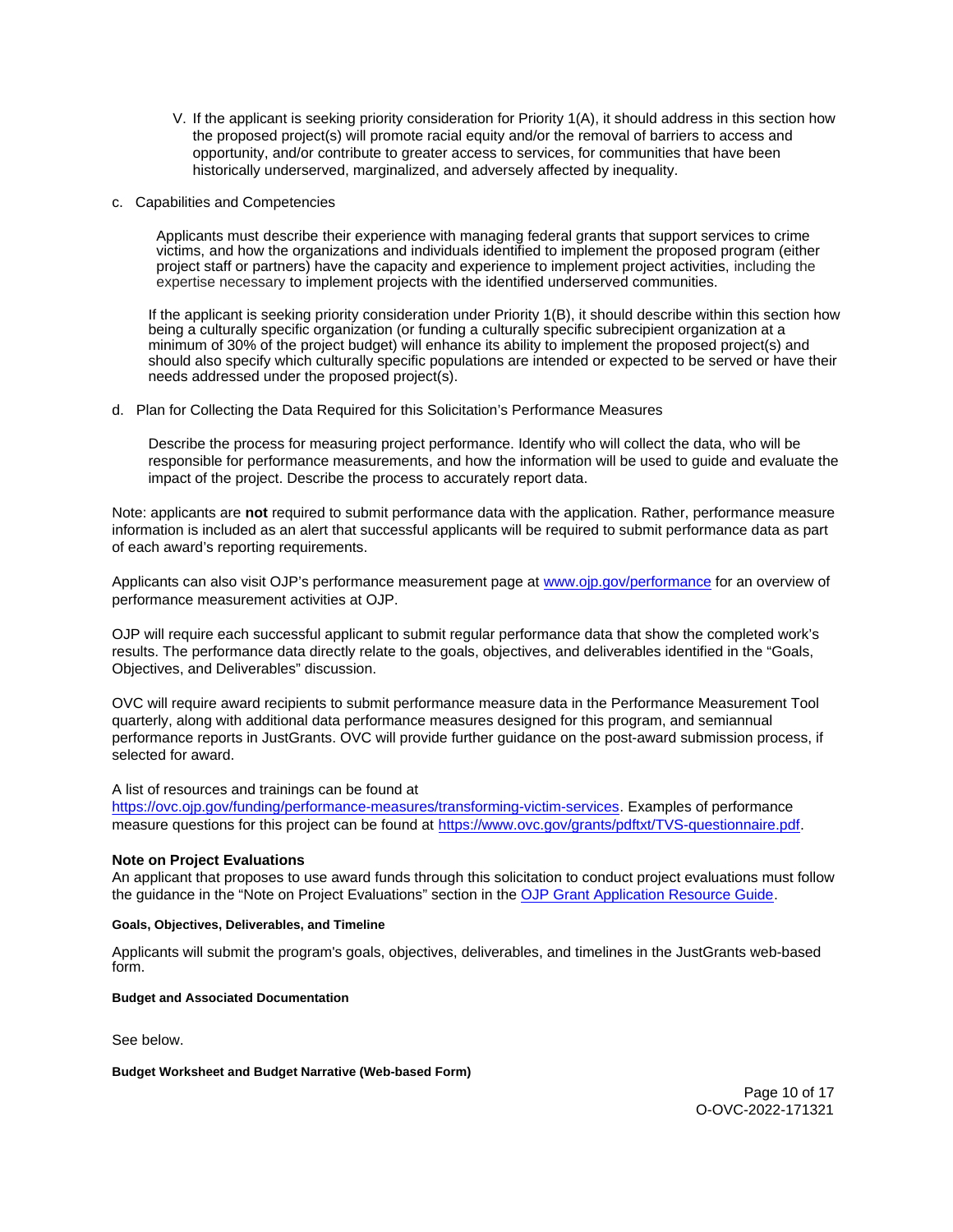<span id="page-10-0"></span>The applicant will complete the JustGrants web-based budget form. See the [OJP Grant Application Resource](https://www.ojp.gov/funding/apply/ojp-grant-application-resource-guide#budget-prep)  [Guide](https://www.ojp.gov/funding/apply/ojp-grant-application-resource-guide#budget-prep) for additional information.

If the applicant is seeking priority consideration under Priority 1(B) based on the identification of at least one proposed subrecipient as a culturally specific organization, the proposed funding for the subrecipient in the webbased budget form **must be a minimum of 30% of award funding.** 

The budget narrative must also describe how the activities that will be funded with the (minimum) 30% of award funding provided to the subrecipient **specifically relate to the priority consideration requested under Priority 1(B)** and described in the Capabilities and Competencies section of the application.

# **Indirect Cost Rate Agreement (if applicable)**

The applicant will submit its indirect cost rate agreement by uploading it as an attachment in JustGrants. See the [OJP Grant Application Resource Guide](https://www.ojp.gov/funding/apply/ojp-grant-application-resource-guide#indirect-cost) for additional information.

#### **Employee Compensation Waiver**

See the [OJP Grant Application Resource Guide](https://www.ojp.gov/funding/apply/ojp-grant-application-resource-guide#limitation-use-award) for information on the Limitation on Use of Award Funds for Employee Compensation; Waiver.

## **Financial Management Questionnaire (including applicant disclosure of high-risk status)**

The applicant will download the questionnaire, complete it, and submit it by uploading it as an attachment in JustGrants. See the [OJP Grant Application Resource Guide](https://www.ojp.gov/funding/apply/ojp-grant-application-resource-guide#fm-internal-controls-questionnaire) for the link to the questionnaire and additional information.

## **Disclosure of Process Related to Executive Compensation**

This solicitation expressly modifies the OJP Grant Application Resource Guide by not incorporating its "Disclosure of Process Related to Executive Compensation" provisions. Applicants to this solicitation are not required to provide this disclosure.

### **Additional Application Components**

Applicants will attach the additional requested documentation in JustGrants.

#### **Tribal Authorizing Resolution**

An application in response to this solicitation may require inclusion of tribal authorizing documentation as an attachment. If applicable, the applicant will submit the tribal authorizing documentation by uploading it as an attachment in JustGrants. See the [OJP Grant Application Resource Guide](https://www.ojp.gov/funding/apply/ojp-grant-application-resource-guide#tribal-authorizing-resolution) for information on tribal authorizing resolutions.

#### **Research and Evaluation Independence and Integrity Statement**

If an application proposes research (including research and development) and/or evaluation, the applicant must demonstrate research/evaluation independence and integrity, including appropriate safeguards, before it may receive award funds. The applicant will submit documentation of its research and evaluation independence and integrity by uploading it as an attachment in JustGrants. For additional information, see the [OJP Grant](https://www.ojp.gov/funding/apply/ojp-grant-application-resource-guide#research-evaluation)  [Application Resource Guide.](https://www.ojp.gov/funding/apply/ojp-grant-application-resource-guide#research-evaluation)

#### **Disclosures and Assurances**

The applicant will address the following disclosures and assurances.

### **Disclosure of Lobbying Activities**

Complete and submit the SF-LLL in [Grants.gov.](https://Grants.gov) See the [OJP Grant Application Resource Guide](https://www.ojp.gov/funding/apply/ojp-grant-application-resource-guide#disclosure-lobby) for additional information.

> Page 11 of 17 O-OVC-2022-171321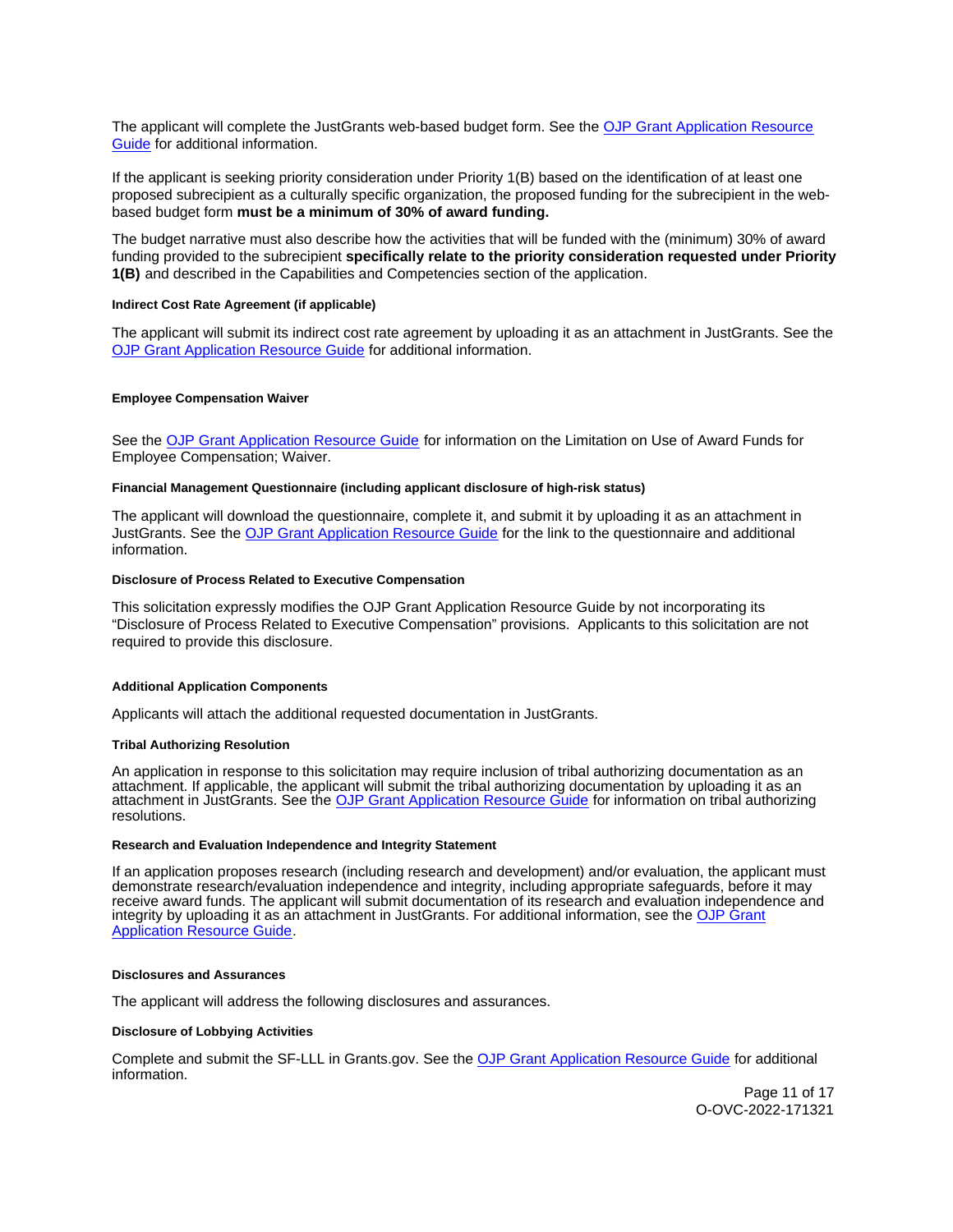# <span id="page-11-0"></span>**DOJ Certified Standard Assurances**

Review and accept the DOJ Certified Standard Assurances in JustGrants. See the [OJP Grant Application](https://www.ojp.gov/funding/apply/ojp-grant-application-resource-guide#administrative)  [Resource Guide](https://www.ojp.gov/funding/apply/ojp-grant-application-resource-guide#administrative) for additional information.

## **Applicant Disclosure of Duplication in Cost Items**

Complete the JustGrants web-based Applicant Disclosure of Duplication in Cost Items form. See the [OJP Grant](https://www.ojp.gov/funding/apply/ojp-grant-application-resource-guide#applicant-disclosure-pending-applications)  [Application Resource Guide](https://www.ojp.gov/funding/apply/ojp-grant-application-resource-guide#applicant-disclosure-pending-applications) for additional information.

# **DOJ Certifications Regarding Lobbying; Debarment, Suspension and Other Responsibility Matters; and Drug-Free Workplace Requirements**

Review and accept the DOJ Certified Certifications Regarding Lobbying; Debarment, Suspension and Other Responsibility Matters; Drug-Free Workplace Requirements; Law Enforcement and Community Policing in JustGrants. See the [OJP Grant Application Resource Guide](https://www.ojp.gov/funding/apply/ojp-grant-application-resource-guide#administrative) for additional information.

#### **Applicant Disclosure and Justification – DOJ High Risk Grantees (if applicable)**

If applicable, submit the DOJ High Risk Disclosure and Justification as an attachment in JustGrants. A DOJ High Risk Grantee is an award recipient that has received a DOJ High Risk designation based on a documented history of unsatisfactory performance, financial instability, management system or other internal control deficiencies, or noncompliance with award terms and conditions on prior awards, or that is otherwise not responsible. See the [OJP Grant Application Resource Guide](https://www.ojp.gov/funding/apply/ojp-grant-application-resource-guide) for additional information.

#### **How to Apply**

Step 1: The applicant must submit the **SF-424** and **SF-LLL** in [Grants.gov](https://Grants.gov) at [https://www.grants.gov/web/grants/register.html.](https://www.grants.gov/web/grants/register.html)

Step 2: The applicant must then submit the **full application,** including attachments, in JustGrants in [JustGrants.usdoj.gov.](https://justicegrants.usdoj.gov/)

For additional information, see the "How to Apply" section in the [OJP Grant Application Resource Guide](https://www.ojp.gov/funding/apply/ojp-grant-application-resource-guide#apply) and the [DOJ Application Submission Checklist.](https://justicegrants.usdoj.gov/sites/g/files/xyckuh296/files/media/document/appln-submission-checklist.pdf)

#### **Submission Dates and Time**

The **SF-424 and the SF-LLL** must be submitted in [Grants.gov](https://Grants.gov) by 11:59 p.m. eastern time on June 28, 2022.

The **full application** must be submitted in JustGrants by 8:59 p.m. eastern time on July 5, 2022.

OJP urges applicants to submit their [Grants.gov](https://Grants.gov) and JustGrants submissions prior to the due dates to allow sufficient time to correct errors and resubmit by the submission deadlines if a rejection notification is received. To be considered timely, the **full application** must be submitted in JustGrants by the JustGrants application deadline.

## **Experiencing Unforeseen Technical Issues**

An applicant that experiences unforeseen SAM.gov, [Grants.gov,](https://Grants.gov) or JustGrants technical issues beyond its control that prevent application submission by the deadline, must demonstrate all efforts in requesting technical support in order to submit an application by the deadline. Technical support is available via phone and email to the applicable SAM.gov, [Grants.gov,](https://Grants.gov) or JustGrants support centers or service desks in which an applicant received a ticket number for resolution. If an applicant misses a deadline due to unforeseen technical difficulties, the applicant may request a waiver to submit an application after the deadline. Note: If an applicant does not submit all the required [Grants.gov](https://Grants.gov) forms by the [Grants.gov](https://Grants.gov) deadline, the applicant will not be able to proceed to the JustGrants portion of the application process.

An applicant experiencing technical difficulties with the following systems must contact the associated support desk indicated below to report the technical issue and receive a tracking number:

> Page 12 of 17 O-OVC-2022-171321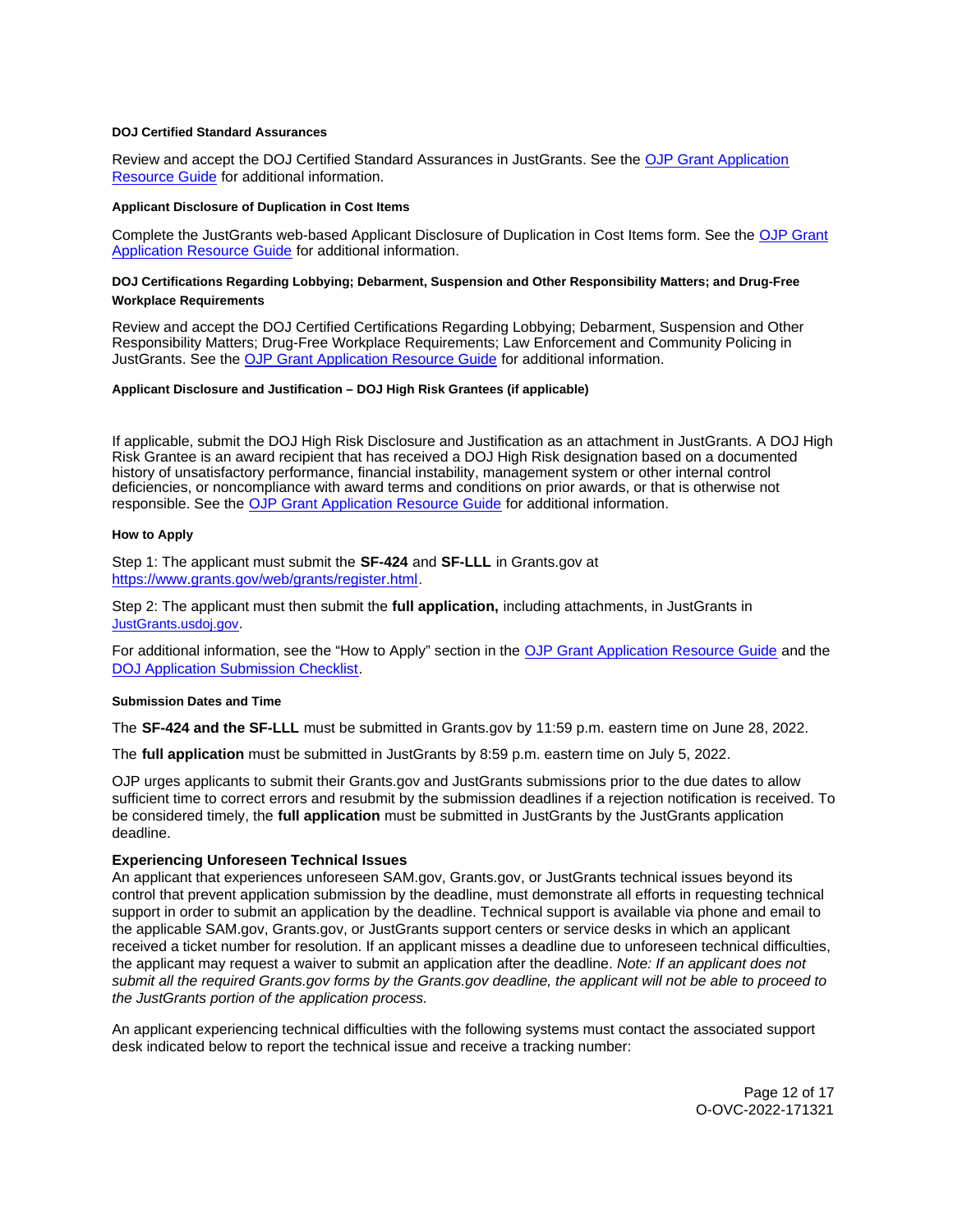- <span id="page-12-0"></span>[Grants.gov](https://Grants.gov) - contact the [Grants.gov Customer Support Hotline](https://www.grants.gov/web/grants/support.html)
- SAM.gov contact the [SAM Help Desk \(Federal Service Desk\)](https://www.fsd.gov/gsafsd_sp)
- JustGrants contact the JustGrants Support Desk at [JustGrants.Support@usdoj.gov](mailto:JustGrants.Support@usdoj.gov) or 833–872–5175

An applicant requesting a waiver to submit a late application must document their request for technical assistance in an email to the OJP Response Center at [grants@ncjrs.gov](file:///C:/Users/local_Yehj/INetCache/Content.Outlook/20U4XBR7/grants@ncjrs.gov) **within 24 hours after the application deadline** to request approval to submit its application after the deadline. If an applicant has technical issues with [Grants.gov,](https://Grants.gov) the applicant must contact the OJP Response Center within 24 hours of the [Grants.gov](https://Grants.gov) deadline to request approval to submit after the deadline. Waiver requests to submit after the submission deadline must:

- Describe the technical difficulties experienced;
- Include a timeline of the applicant's submission efforts (e.g., what date and time did the error occur, what date and time was action taken to resolve the issue and resubmit; and what date and time did support representatives respond)
- Include an attachment(s) of the complete grant application and all required documentation and material; and
- Include the applicant's Unique Entity Identifier (UEI), any applicable SAM.gov tracking number(s), [Grants.gov](https://Grants.gov) Help Desk, and JustGrants Support Desk Ticket Numbers.

OJP will review each request for late submission and required supporting documentation and notify the applicant whether the request has been approved or denied. For more details on the waiver process, OJP encourages applicants to review the "Experiencing Unforeseen Technical Issues" section in the [OJP Grant Application](https://www.ojp.gov/funding/apply/ojp-grant-application-resource-guide#experiencing-unforeseen-technical-issues)  [Resource Guide.](https://www.ojp.gov/funding/apply/ojp-grant-application-resource-guide#experiencing-unforeseen-technical-issues)

# **Application Review Information**

## **Review Criteria**

Applications that meet the basic minimum requirements will be evaluated by peer reviewers. Applications will be evaluated on how the proposed project/program addresses the following criteria:

- 1. Statement of the Problem/Description of the Issue (15%) evaluate the applicant's understanding of the program/issue to be addressed.
- 2. Project Design and Implementation (40%) evaluate the adequacy of the proposal, including the goals, objectives, timelines, milestones, and deliverables.
- 3. Capabilities and Competencies (25%) evaluate the administrative and technical capacity of the applicant to successfully accomplish the goals and objectives.
- 4. Plan for Collecting the Data Required for this Solicitation's Performance Measures (10%) evaluate the applicant's understanding of the performance data reporting requirements and the plan for collecting the required data.
- 5. Budget (10%) evaluate for completeness, cost effectiveness, and allowability (e.g., reasonable, allocable, and necessary for project activities).

# **Other Review Criteria/Factors**

Other important considerations for OVC include geographic diversity, strategic priorities (specifically including, but not limited to, those priority areas already mentioned), available funding, past performance, and the extent to which the Budget Worksheet and Budget Narrative (web-based form) accurately explain project costs that are reasonable, necessary, and otherwise allowable under federal law and applicable federal cost principles.

# **Review Process**

Applications submitted under this solicitation that meet the basic minimum requirements, will be evaluated for technical merit by a peer review panel(s) in accordance with OJP peer review policy and procedures using

> Page 13 of 17 O-OVC-2022-171321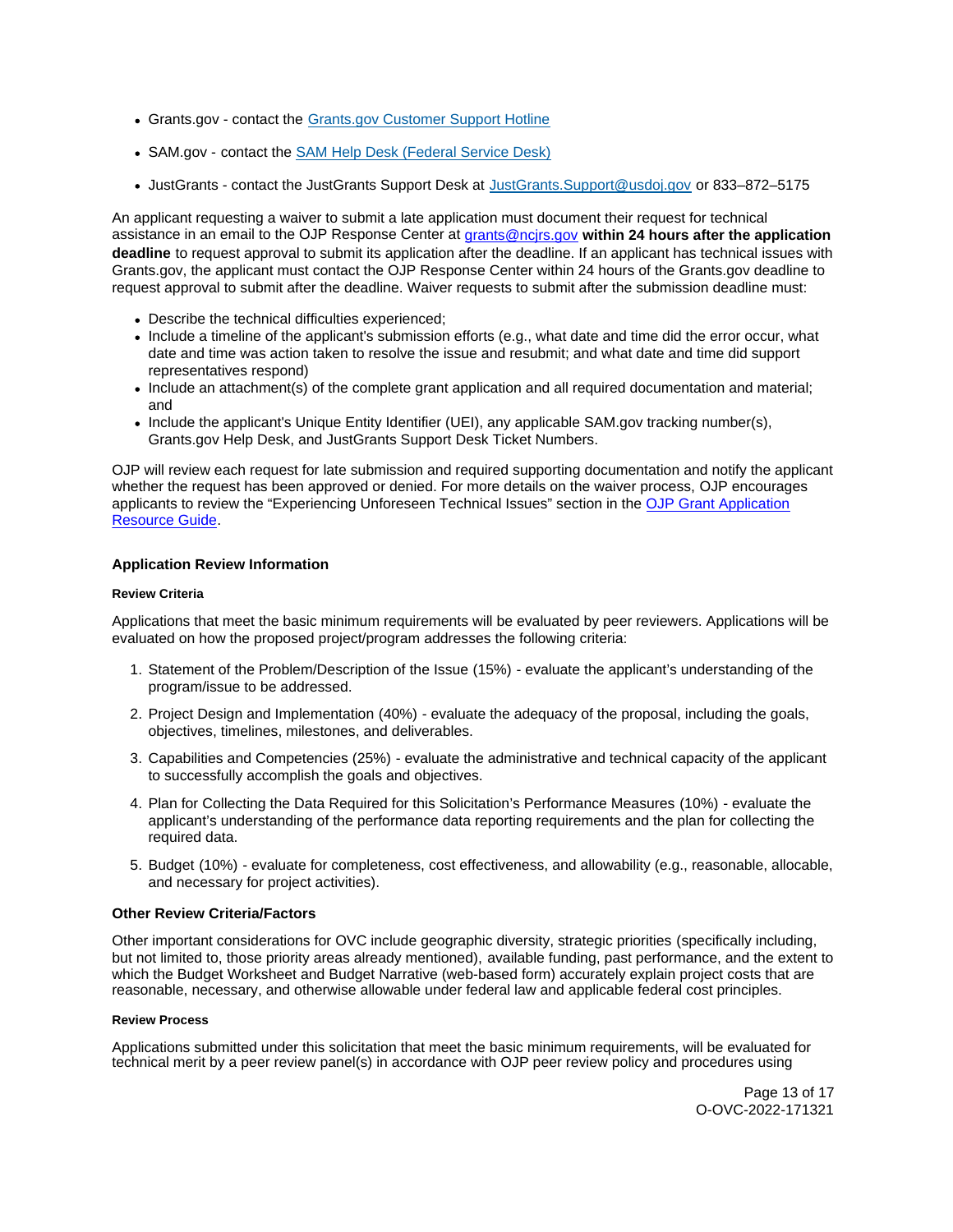<span id="page-13-0"></span>the review criteria listed above.

OJP screens applications to ensure they meet the basic minimum requirements prior to conducting the peer review. Although specific requirements may vary, the following are common requirements applicable to all OJP solicitations:

- The application must be submitted by an eligible type of applicant.
- The application must request funding within programmatic funding constraints (if applicable).
- The application must be responsive to the scope of the solicitation.
- The application must include all items necessary to meet the basic minimum requirements.

Pursuant to the Part 200 Uniform Requirements, before award decisions are made, OJP also reviews information related to the degree of risk posed by the applicant. Among other things to help assess whether an applicant with one or more prior federal awards has a satisfactory record with respect to performance, integrity, and business ethics, OJP checks whether the applicant is listed in SAM as excluded from receiving a federal award.

In addition, if OJP anticipates that an award will exceed \$250,000 in federal funds, OJP also must review and consider any information about the applicant that appears in the non-public segment of the integrity and performance system accessible through SAM (currently, the Federal Awardee Performance and Integrity Information System, FAPIIS).

**Important note on FAPIIS:** An applicant may review and comment on any information about itself that currently appears in FAPIIS and was entered by a federal awarding agency. OJP will consider such comments by the applicant, in addition to the other information in FAPIIS, in its assessment of the risk posed by the applicant.

Absent explicit statutory authorization or written delegation of authority to the contrary, all final award decisions will be made by the Assistant Attorney General, who may consider not only peer review ratings and OVC recommendations, but also other factors as indicated in this section.

### **Federal Award Administration Information**

### **Federal Award Notices**

See the [OJP Grant Application Resource Guide](https://www.ojp.gov/funding/apply/ojp-grant-application-resource-guide#federal-award-notices) for information on award notifications and instructions.

# **Administrative, National Policy, and Other Legal Requirements**

If selected for funding, in addition to implementing the funded project consistent with the OJP-approved application, the recipient must comply with all award conditions and all applicable requirements of federal statutes and regulations, including the applicable requirements referred to in the assurances and certifications executed in connection with award acceptance. For additional information on these legal requirements, see the "Administrative, National Policy, and Other Legal Requirements" section in the [OJP Grant Application Resource](https://www.ojp.gov/funding/apply/ojp-grant-application-resource-guide#administrative)  [Guide.](https://www.ojp.gov/funding/apply/ojp-grant-application-resource-guide#administrative)

## **Information Technology (IT) Security Clauses**

An application in response to this solicitation may require inclusion of information related to information technology security. See the [OJP Grant Application Resource Guide](https://www.ojp.gov/funding/apply/ojp-grant-application-resource-guide#information-technology) for information on information technology security.

## **General Information about Post-Federal Award Reporting Requirements**

In addition to the deliverables described in the "Program Description" section, all award recipients under this solicitation will be required to submit certain reports and data.

Required reports. Award recipients typically must submit quarterly financial reports, semi-annual performance reports, final financial and performance reports, and, if applicable, an annual audit report in accordance with the Part 200 Uniform Requirements or specific award conditions. Future awards and fund drawdowns may be

> Page 14 of 17 O-OVC-2022-171321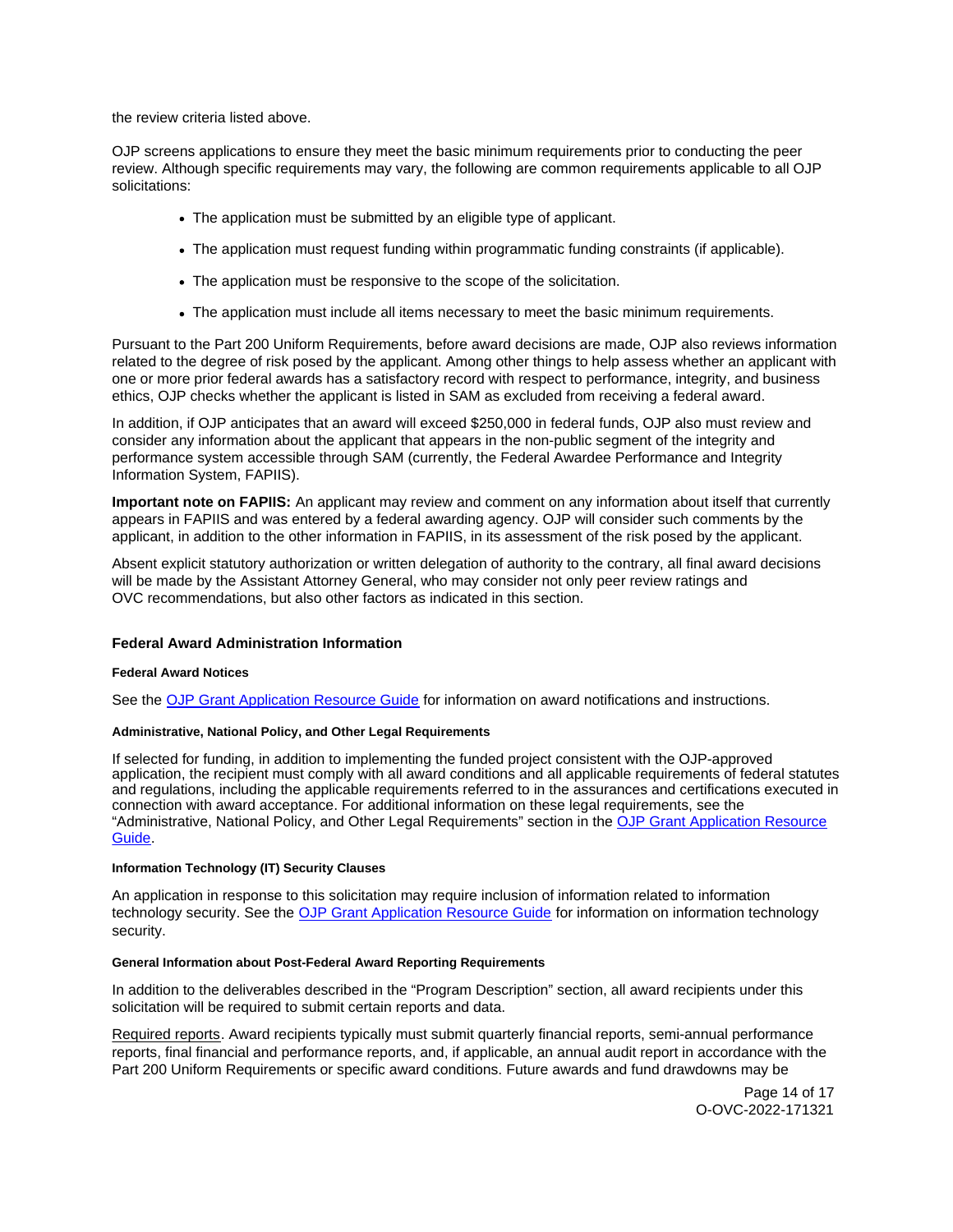<span id="page-14-0"></span>withheld if reports are delinquent. (In appropriate cases, OJP may require additional reports.)

See the [OJP Grant Application Resource Guide](https://www.ojp.gov/funding/apply/ojp-grant-application-resource-guide#general-information) for additional information on specific post-award reporting requirements, including performance measure data.

# **Federal Awarding Agency Contact(s)**

For OJP contact(s), see the solicitation cover page.

For contact information for [Grants.gov](https://Grants.gov), see the solicitation cover page.

For contact information for JustGrants, see the solicitation cover page.

### **Other Information**

#### **Freedom of Information and Privacy Act (5 U.S.C. 552 and 5 U.S.C. 552a)**

See the [OJP Grant Application Resource Guide](https://www.ojp.gov/funding/apply/ojp-grant-application-resource-guide#foia) for information on the Freedom of Information and Privacy Act (5 U.S.C. 552 and 5 U.S.C. 552a).

#### **Provide Feedback to OJP**

See the [OJP Grant Application Resource Guide](https://www.ojp.gov/funding/apply/ojp-grant-application-resource-guide#feedback) for information on how to provide feedback to OJP.

#### **Performance Measures**

Award recipients will be required to submit performance measure data in the Performance Measurement Tool quarterly, along with additional data performance measures designed for this program, and semiannual performance reports in JustGrants. A list of resources and trainings can be found at [https://ovc.ojp.gov/funding/performance-measures/transforming-victim-services.](https://ovc.ojp.gov/funding/performance-measures/transforming-victim-services) Examples of performance measure questions for this project can be found at https://www.ovc.gov/grants/pdftxt/TVS-questionnaire.pdf . Further guidance on the post-award submission process will be provided, if selected for award.

### **Application Checklist**

# **OVC FY 2022 Field-Generated Solicitation: Increasing Options and Expanding Access for Victims of Crime**

This application checklist has been created as an aid in developing an application. The DOJ Application [Submission Checklist](https://justicegrants.usdoj.gov/sites/g/files/xyckuh296/files/media/document/appln-submission-checklist.pdf) is another resource.

## **What an Applicant Must Do:**

Prior to registering in [Grants.gov](https://Grants.gov):

• Confirm your Entity's [System Award Management \(SAM\)](https://sam.gov/SAM/) Registration Information (see OJP Grant [Application Resource Guide\)](https://www.ojp.gov/funding/apply/ojp-grant-application-resource-guide#apply)

To register in [Grants.gov](https://Grants.gov):

- Acquire an Authorized Organization Representative (AOR) and a [Grants.gov](https://Grants.gov) username and password (see [OJP Grant Application Resource Guide\)](https://www.ojp.gov/funding/apply/ojp-grant-application-resource-guide#apply)
- Acquire AOR confirmation from the E-Business Point of Contact (E-Biz POC) (see OJP Grant [Application Resource Guide\)](https://www.ojp.gov/funding/apply/ojp-grant-application-resource-guide#apply)

To find the funding opportunity:

Search for the funding opportunity in [Grants.gov](https://Grants.gov) using the opportunity number, Assistance Listing or keyword(s) Access the funding opportunity and application package (see Step 7 in the [OJP Grant Application](https://www.ojp.gov/funding/apply/ojp-grant-application-resource-guide#apply) 

> Page 15 of 17 O-OVC-2022-171321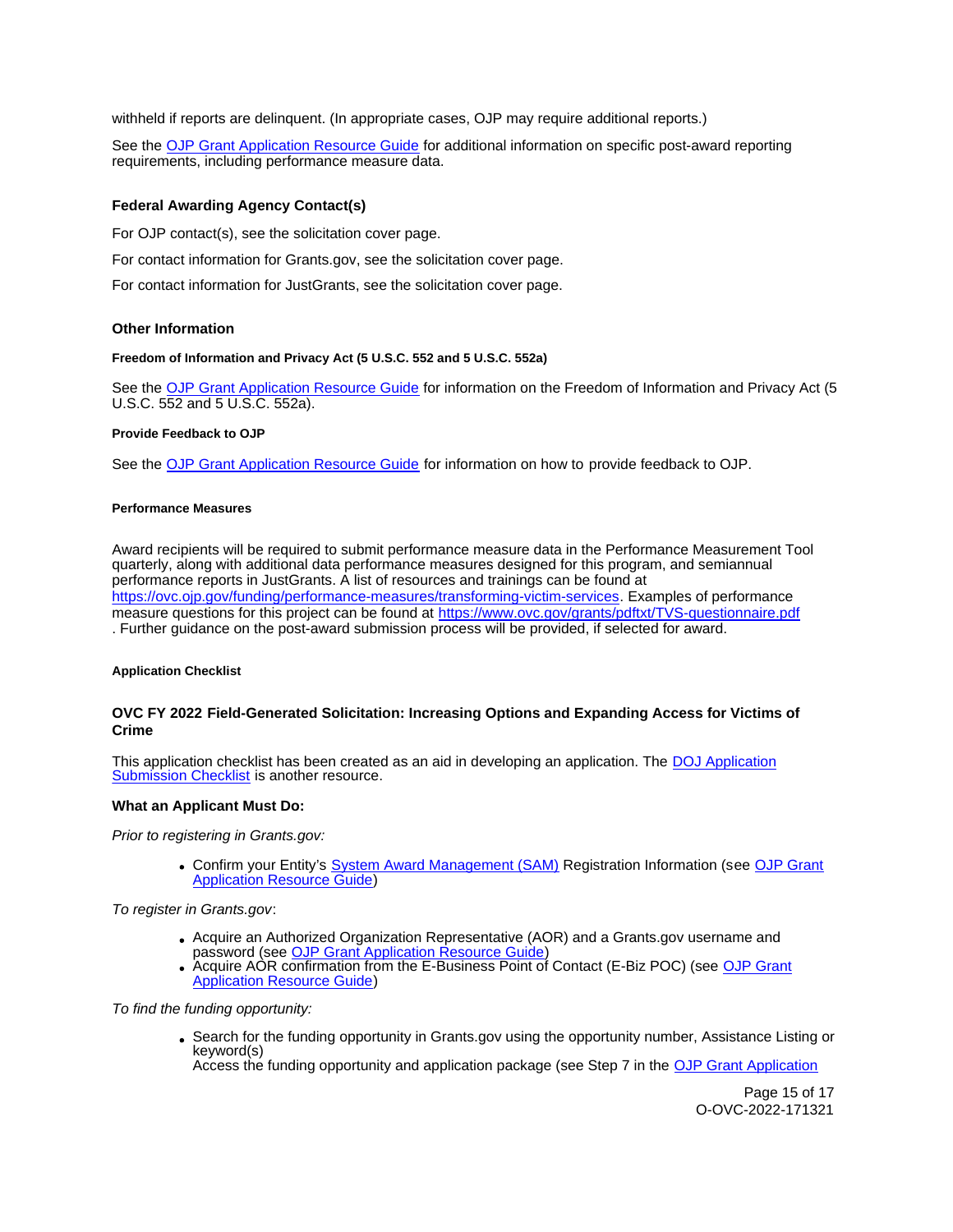[Resource Guide\)](https://www.ojp.gov/funding/apply/ojp-grant-application-resource-guide#apply)

- Sign up for [Grants.gov](https://Grants.gov) email [notifications](https://www.grants.gov/web/grants/manage-subscriptions.html) (optional) (see [OJP Grant Application Resource Guide\)](https://www.ojp.gov/funding/apply/ojp-grant-application-resource-guide#apply)
- Read Important Notice: Applying for Grants in Grants.gov
- Read OJP policy and guidance on conference approval, planning, and reporting available at <https://www.ojp.gov/funding/financialguidedoj/iii-postaward-requirements#6g3y8>(see [OJP Grant](https://www.ojp.gov/funding/apply/ojp-grant-application-resource-guide#prior-approval)  [Application Resource Guide](https://www.ojp.gov/funding/apply/ojp-grant-application-resource-guide#prior-approval)

# **Overview of Post-Award Legal Requirements:**

Review the "[Overview of Legal Requirements Generally Applicable to OJP Grants and Cooperative](https://www.ojp.gov/funding/explore/legal-overview-awards)  [Agreements - FY 2022 Awards"](https://www.ojp.gov/funding/explore/legal-overview-awards) in the [OJP Funding Resource Center.](https://www.ojp.gov/funding/explore/legal-overview-awards)

## **Review Scope Requirement:**

The federal amount requested is within the allowable limit(s) of \$750,000.

## **Review Eligibility Requirement:**

- Public and State controlled institutions of higher education
- Native American tribal organizations (other than Federally recognized tribal governments)
- Native American tribal governments (Federally recognized)
- Nonprofits having a  $501(c)(3)$  status with the IRS, other than institutions of higher education
- Nonprofits that do not have a 501(c)(3) status with the IRS, other than institutions of higher education
- Private institutions of higher education
- For profit organizations other than small businesses
- Individuals
- Small businesses

~~~

## **Prepare to submit the Application for Federal Assistance standard form (SF)-424 and Disclosure of Lobbying Activities form (SF-LLL)**

- Review Information to complete the Application for Federal Assistance (SF-424) in [Grants.gov](https://Grants.gov)
- Complete Standard Applicant Information (SF-424 information from [Grants.gov\)](https://Grants.gov)
- Submit the **SF-424** and **SF-LLL** in [Grants.gov](https://Grants.gov)

After the SF-424 and SF-LLL submission in [Grants.gov](https://Grants.gov), receive [Grants.gov](https://Grants.gov) email notifications that:

- Submission has been received in [Grants.gov](https://Grants.gov)
- Submission has either been successfully validated or rejected with errors (see [OJP Grant](https://www.ojp.gov/funding/apply/ojp-grant-application-resource-guide#apply)  [Application Resource Guide\)](https://www.ojp.gov/funding/apply/ojp-grant-application-resource-guide#apply)

If no [Grants.gov](https://Grants.gov) receipt and validation, or if error notifications are received:

Contact [Grants.gov](https://Grants.gov) Customer Support Hotline at 800-518-4726, 606-545-5035, [Grants.gov](https://www.grants.gov/web/grants/support.html)  [customer support,](https://www.grants.gov/web/grants/support.html) or [support@grants.gov](mailto:support@grants.gov) regarding technical difficulties (see [OJP Grant Application](https://www.ojp.gov/funding/apply/ojp-grant-application-resource-guide#apply)  [Resource Guide\)](https://www.ojp.gov/funding/apply/ojp-grant-application-resource-guide#apply)

Receive email notification to complete application in JustGrants:

Proceed to complete application in JustGrants

# **Content of Application Submission: Critical Application Elements**

The following items are critical application elements required to pass the basic minimum requirements review. If OJP determines that an application does not include the following elements, it will neither proceed to peer review, nor receive further consideration.

- Proposal Abstract
- Proposal Narrative

Page 16 of 17 O-OVC-2022-171321